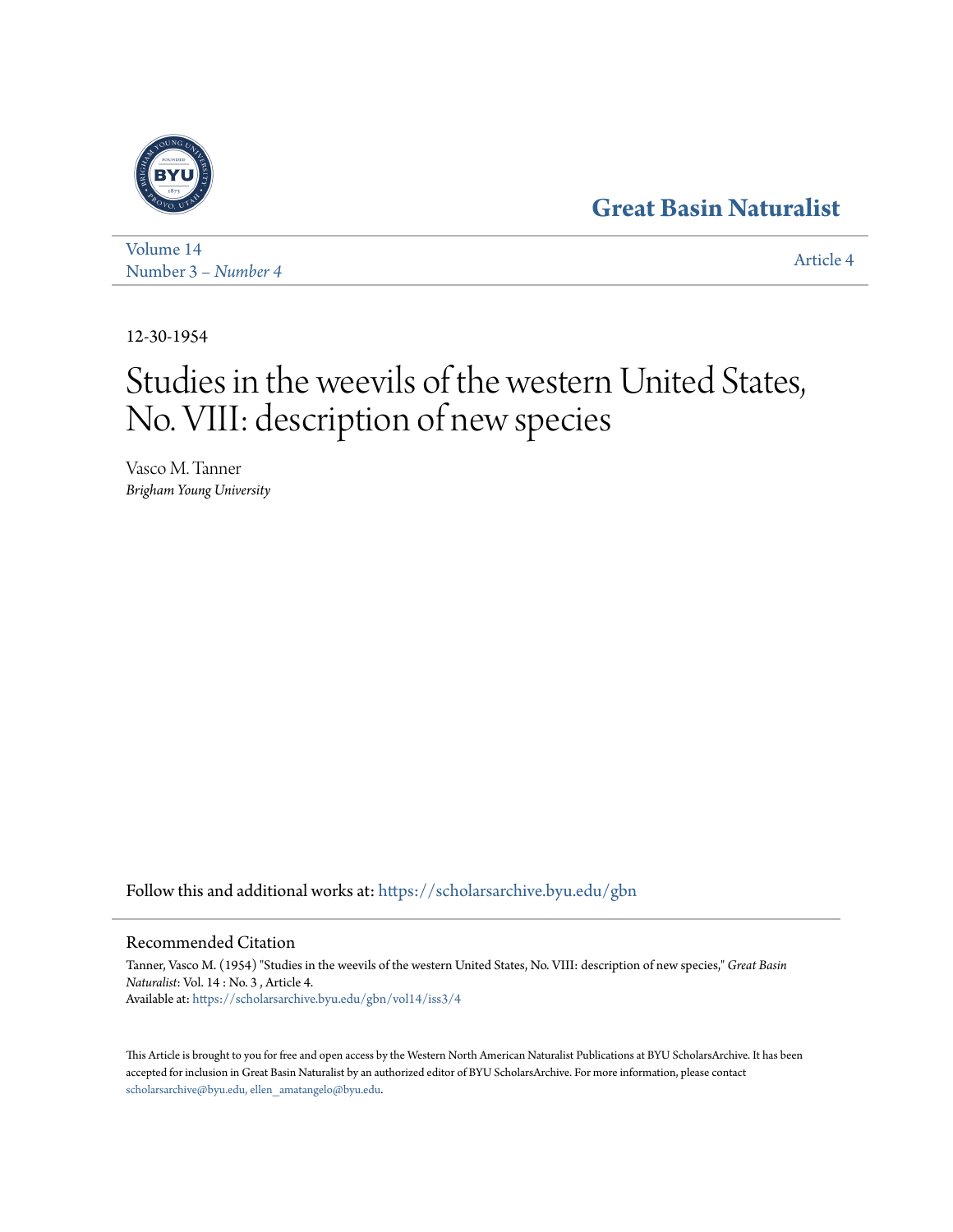# STUDIES IN THE WEEVILS OF THE WESTERN UNITED STATES,

### No. VIII: Description of New Species<sup>(1)</sup> VASCO M. TANNER $(2)$ Professor of Zoology and Entomology Brigham Young University

In 1951 while critically studying the genera *Bagous* and *Pan*deleteius, the following species did not agree with species then known. Subsequent studies of these genera, as represented in the Entomological Collections of the California Academy of Sciences at San Francisco, have prompted the preparation of this paper in which four species are proposed as new to science and not previously described. While this paper was being made ready for the printer, Mr. John N. Belkin of the University of California at Los Angeles sent several specimens of what has proved to be <sup>a</sup> new species of Onychylis. A description of this species is included in this study.

#### BAGOUS ANGUSTUS Tanner, n. sp.

Black with a grayish coating over the body; prothorax narrow, tapering from the base to the apex, in width two thirds that of the base of the elytra. Elytra straight from humeral prominence to the declivity; rostrum black, longer than the length of the prothorax; scape origin near the apical third of the beak, extending back in a well developed groove to and in contact with the middle of the eye, which is large and well protected by an expanded prothoracic shield; funicle and club as long as the scape; second funicular joint longer than five succeeding ones; club larger, as long as, the seven joints of funicle; antennae and legs reddish brown; third joint of the tarsi not much expanded and not emarginate; fourth segment short with small divergent claws; prothorax finely punctate with a slight medium depression, tapering from base to apex; small fovea partially concealed by the grayish scales of the head; elytral inter vals flat, with pale spots beyond the middle on the second and third interspaces; one posterior tubercle on the fifth interspace.

Length 3.1 mm., width at base of elytra 1.4 mm.

Type - a perfect unique specimen, in the author's collection.

Type Locality - Newman Lake, Washington; collector M. C.

<sup>1.</sup> Contribution No. 133 from the Department of Zoology and Entomology. 2. Supported by a grant-in-aid from the National Science Foundation.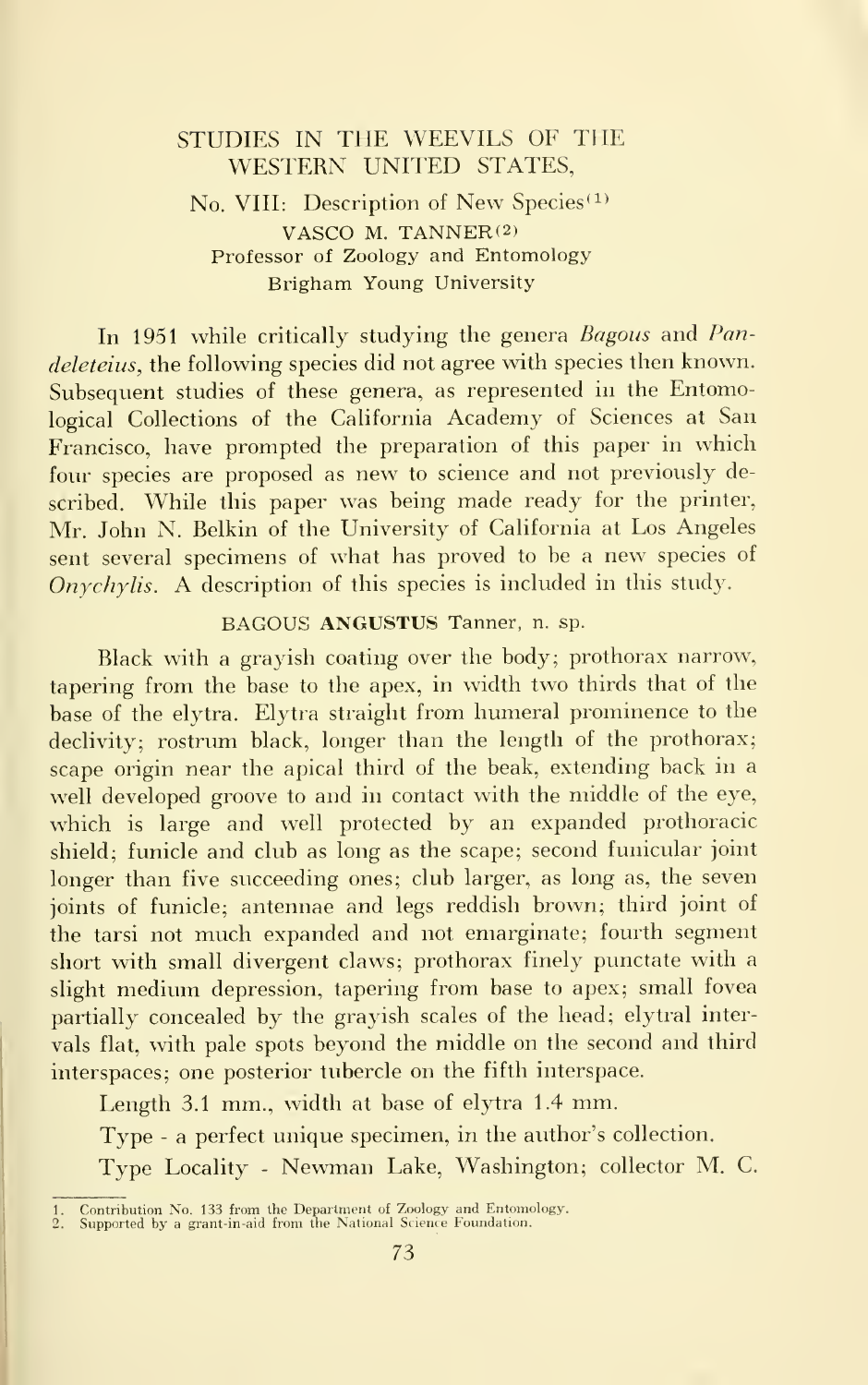Lane, July 9, 1927. Truck crop No. 1409.

<sup>I</sup> have hesitated to describe this species from a single specimen, but since it is so distinct from other known species, and because <sup>I</sup> have not been successful in getting other specimens from this area, it is thought advisable to name it at this time.

Angustus has the third joint of the tarsi only slightly enlarged and not emarginate; prothorax finely punctate with <sup>a</sup> medium fine channel; prothorax, at base, two-thirds the width of the elytra, tapering from base to apex which is a distinctive characteristic. Elytral intervals flat, striae shallow. Nebulosa is closely related to angustus, but differs in the shape of the prothorax; third tarsal seg ment; deeper elytral striae and more arched intervals; declivity not so abrupt.

#### BAGOUS DIETZI Tanner, n. sp.

Elongate, slender. Black, densely covered with brownish-white scales; mottling or mixture of brown and white scales on the pro thorax and elytra, but not in any definite pattern; small black tu bercles show through the crust of scales on the prothorax and elytra. Striae shallow, intervals slightly convex; a white-topped callus on the fourth interspace at the declivity; beak as long as head; scape not quite reaching the eye; funicle seven jointed, first joint conical, second as long as the third and fourth; club elongate and as long as the third to seventh joints of funicle; prothorax longer than wide. Constricted in front, widest near the front, sides almost straight, one half the width of the elytra at the humeral angle; elytra with only one callus, declivity gradual. Legs red; tibia curved with prominent spine; third joint of tarsi narrow; fourth joint as long as the first, second, and third joints; terminal claws separate.

Length <sup>3</sup> mm.; width 1.2 mm.

Type Locality: Cyprus Mill, Texas. The type specimen, col lected by Mr. Schuapp, is from the Dietz collection; a paratype from the Frederick Blanchard collection is also from Texas. Both speci mens are in my collection at the Brigham Young University.

The specimen from the Dietz collection has been in my col lection for many years as <sup>a</sup> unique. When the Blanchard specimen was received and agreed so perfectly with the Dietz one <sup>I</sup> decided to propose a name for it and place it in with the described species of this genus. Dietzi runs in my key to californicus, but is distinct in that it is a little longer and narrower in body, with prominent callus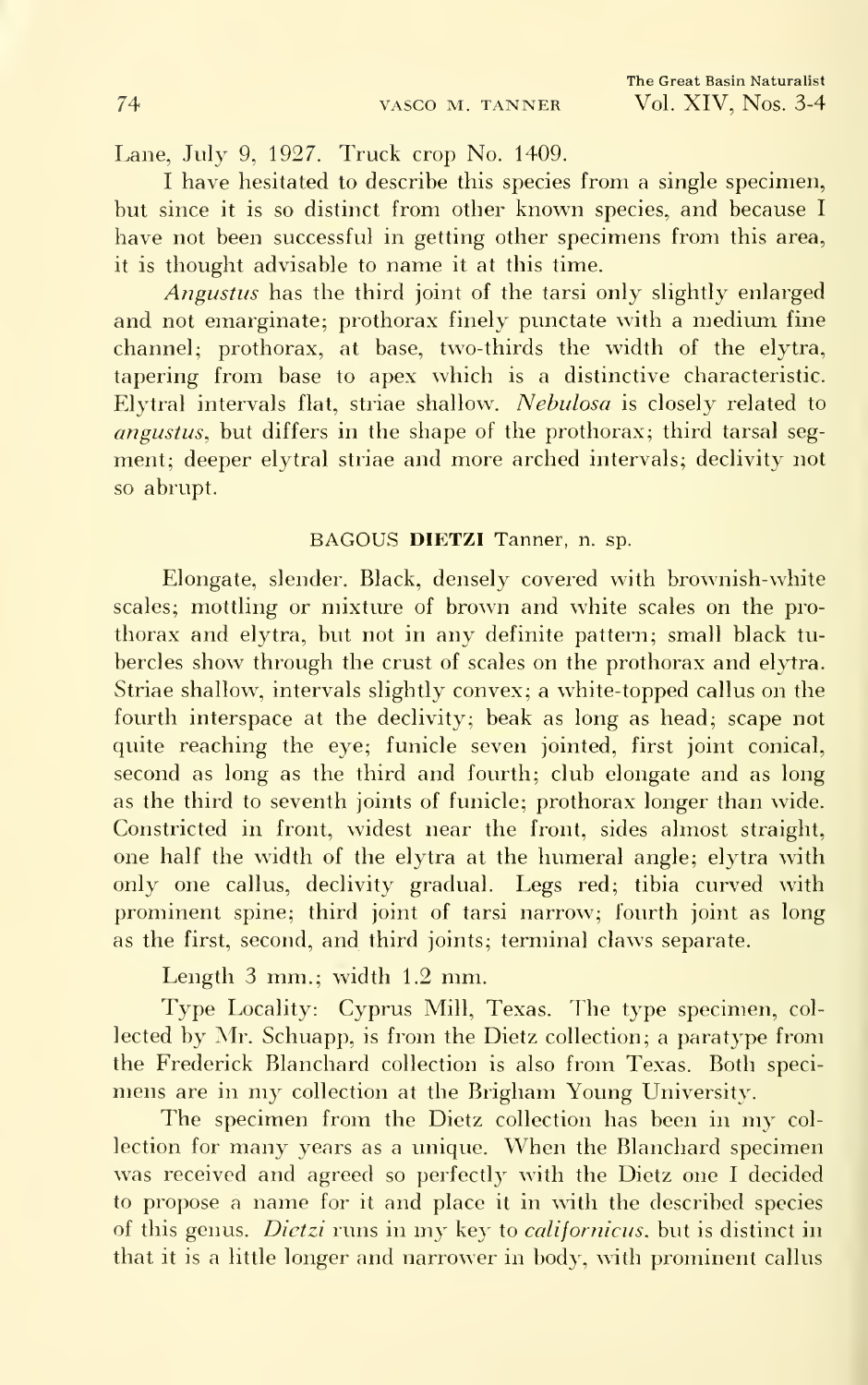on the fourth interspace half way down on the declivity which is tipped with white; uniform in color without a white spot; with small black tubercles on the prothorax and elytra which show through the brownish white scale covering. Short beak and long slender fourth tarsal segment. It is more slender with straighter prothorax and elytra than in *californicus* and *restrictus*.

## ADDITIONAL DISTRIBUTIONAL RECORDS FOR SEVERAL SPECIES OF BAGOUS

Since the publication of my paper on the Hydronomi, 1943, the following species have been received and are in my collection. <sup>I</sup> take this opportunity to report on the distribution of the following species:

B. lunatus Blatch.

3 specimens, Iowa (Otto Lugger collector); <sup>1</sup> specimen, In diana (H. Soltau collector).

B. blatchleyi Tanner

<sup>1</sup> specimen, Tampa, Florida (Otto Lugger collector). The type of *blatchleyi* was deposited in the U.S. Natural Museum. This is the only other specimen of this species known to the writer.

B. obliquus Lee.

1 specimen, Riley Co., Kansas (Popenoe); 2 specimens, Iowa City, Iowa, June 10, 1917, (L. L. Buchanan) 1 specimen St. Augustine, Florida, (George M. Greene).

B. blanchardi Blatch.

<sup>1</sup> specimen, Michigan.

B. cavifrons Lee.

2 specimens, Iowa (Otto Lugger collector).

B. carinatus Blatch.

9 specimens Palo Alto, Santa Clara Co., California (H. P. Chandler, February 9, 1946). This is a widespread species as previously pointed out by me, p. 23. This is the first time, so far as <sup>I</sup> know, that it has been reported from California.

B. chandleri Tanner

<sup>1</sup> specimen, Elko, Nevada (Wickham).

B. restrictus Lee.

<sup>1</sup> specimen, Franklin Co., Iowa (N. J. and E. L. Sleeper collection). <sup>1</sup> specimen, Narrows, Oregon.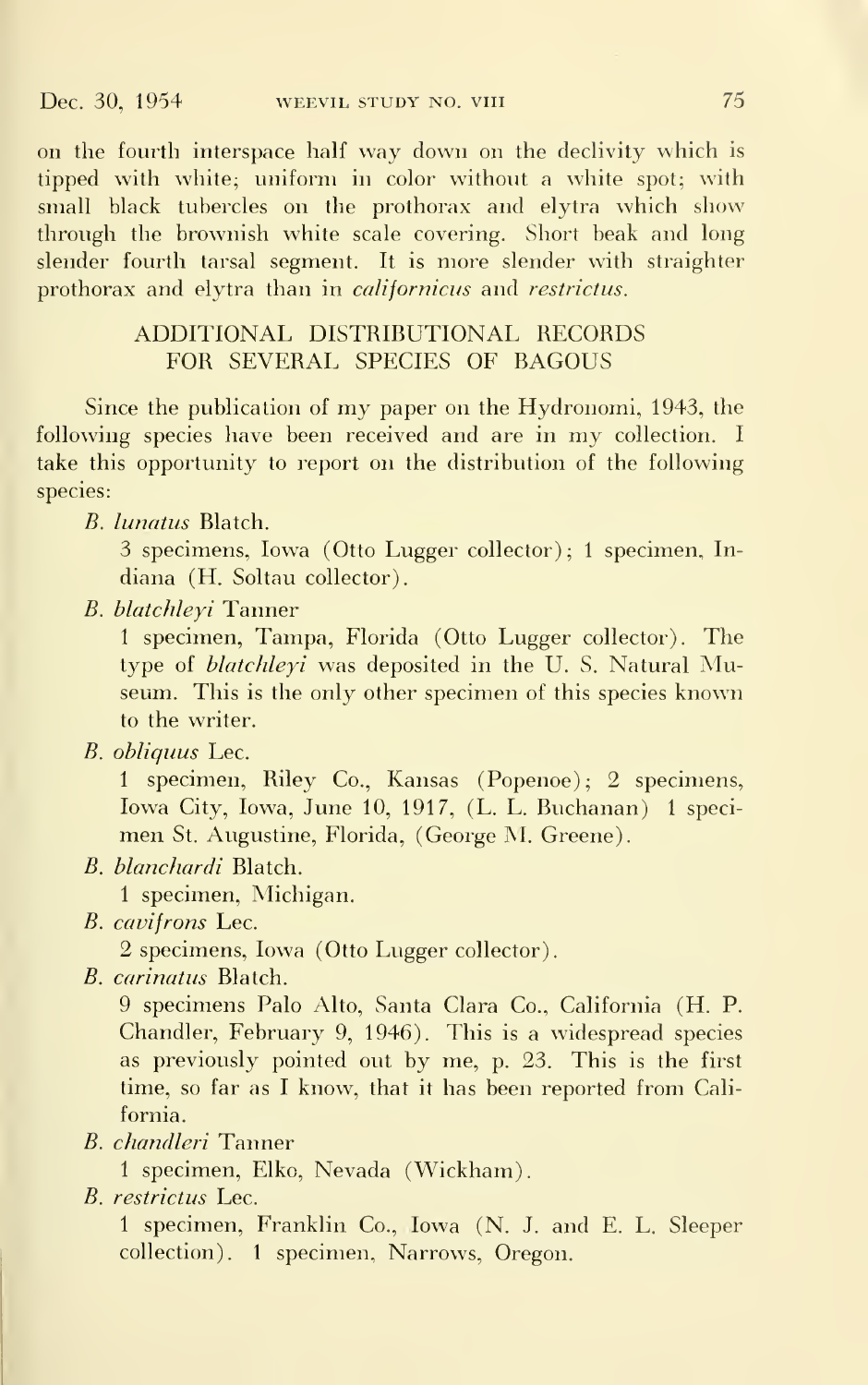#### PANDELETEIUS BRYANTI Tanner, n. sp.

Similar in general aspects to *rotundicollis* but smaller, covered with a crust of black and gray, subcircular and somewhat over lapping scales; the gray scales well developed on head, sides of pro notum; the two colors confined on the elytral disk; short recumbent setae inconspicuous dorsally, white ones well developed on ventral surface, and the legs; rostrum as long as the head, broadly concave, with a medium line from between the eyes. Scrobes deep, short, curved down <sup>1</sup> mm. in front of the eyes; antennae reddish brown, scape when extended back reaching the eye, funicle six jointed, first joint enlarged apically and twice as long as the second segment, segments 3-5 moniliform, 6th segment enlarged with a greater width than length; club as long as the four distal segments of the funicle; prothorax with equal basal and apical constrictions, sides only moderately rounded, sides with a mixture of white and brown scales, disc with dark brown-blackish scales; deeply and closely punctured; elytral striae deeply punctate, intervals flat, widest at apical twofifths, where they are less than twice the width of the prothorax; fourth and fifth intervals coalescing and elevated at the declivity; elytra extending well beyond the tip of the abdomen; femur of the prothoracic leg greatly enlarged at the middle reducing sharply on the venter at connection with the tibia; tibia slender, uniform in diameter, and with six to eight inner margin black denticles and a distal apical spur; not suddenly bent at the extreme tip; third tarsal segment greatly expanded, emarginate, and with dense whitish setae on the pads; fourth segment slender, and as long as the other three segments combined, claws large and divaricate; femora of the meso and meta thoracic legs one third the diameter of the prothoracic leg, proximal portion of femora and all the tibiae and tarsi reddish brown in color. Legs and under surface of body with well developed white setae. Black color of the body showing through the scales.

Length of female 4.8 mm.; male 3.5 mm.

Type Locality: Davis Mountains, Texas; collected by Owen Bryant, May 9, 1951. Elevation 6700 feet. Holotype, allotype, and three paratypes in my collection at Brigham Young University. One paratype is minus the head and one front leg while another is minus one front leg. Two paratypes in the entomological collections of the California Academy of Sciences, and two paratypes in the private collection of Mr. Owen Bryant.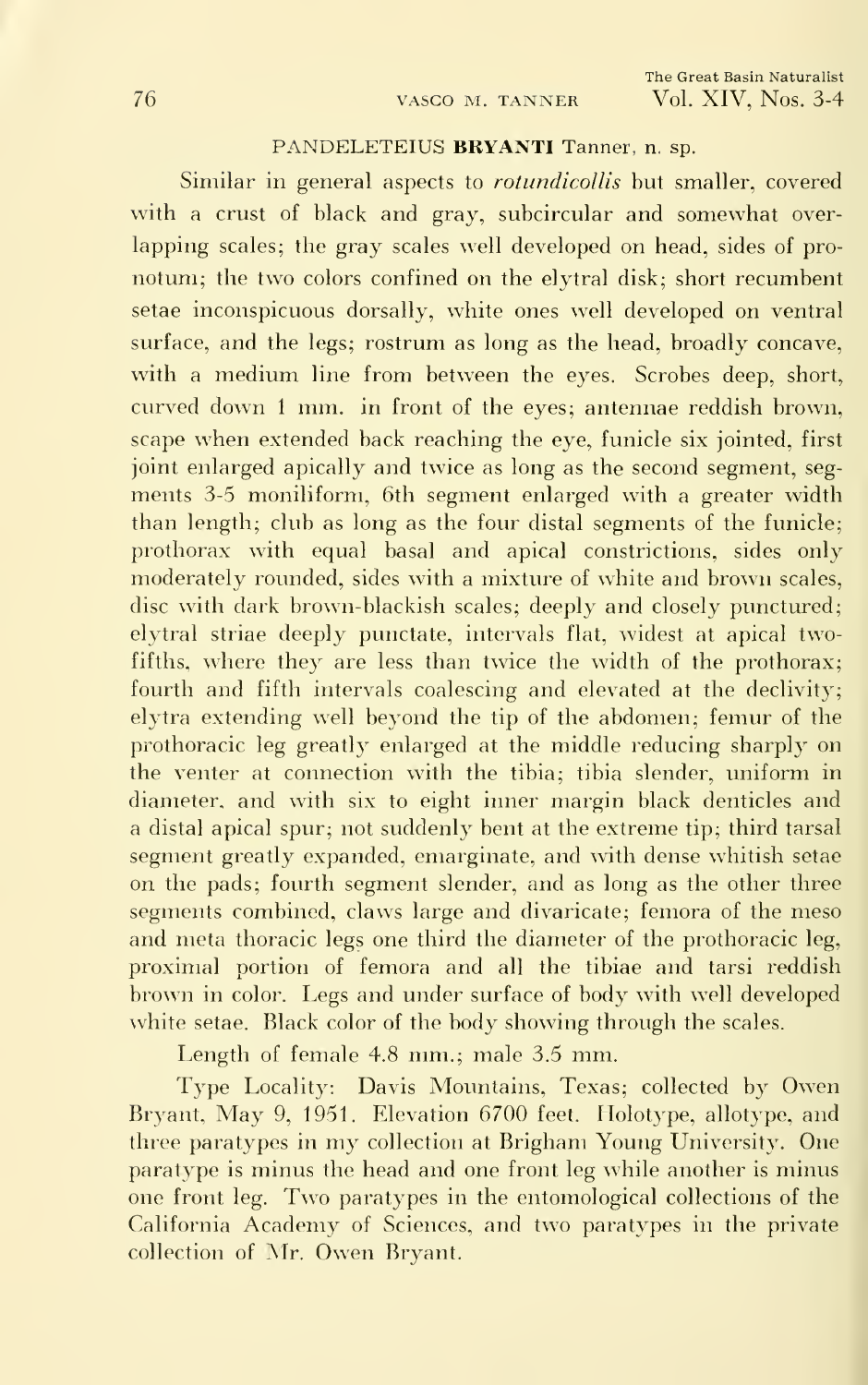Bryanti may be distinguished from rotundicollis as follows: It is <sup>a</sup> smaller species with less concavity of the rostrum; segments 3-5 of funicle moniliform; prothorax not strongly dilated, with deep proximal punctures; prothoracic tibiae straight and with 6 to 8 denticles: fourth segment of tarsus as long as the three preceeding ones; claws divaricate; femora greatly inflated. Black color of the body showing through the scales which are fewer and less compact on the dorsal surface. No definite scale pattern as in Fall's species.

The species of *Pandeleteius*, which have six segments in their antennae, may be separated with the following key:

- 1. Antennal funicle six-jointed
	- A. Head and beak in front of eyes deeply concave; thorax<br>strongly rounded at sides; rostrum triangularly emarstrongly rounded at sides; rostrum triangularly emarginate and rather long; first joint of antennae about as long as the next two; second subequal in length to but not wider than the next. Two outer joints submoniliform and gradually slightly wider; anterior tibiae sud-<br>denly a little bent at the extreme tip ............ *rotundicollis* Fall.
	- AA. Head and beak in front of eyes concave, not so deeply as in rotundicollis, joints of funicle pale, first enlarged, longer than the next two, next three joints moniliform; anterior tibiae straight, not bent at extreme tip; front tarsi enlarged, claws large and divaricate bryanti n. sp. Tanner
	- AAA. Head and beak in front of eyes only slightly concave with median impressed line; apex slightly emarginate; joints of funicle elongate; front tarsi not enlarged,<br>claws small and slightly divergent ...................... *defectus* Green

#### ONYCHYLIS ESSIGI Tanner, n. sp.

Opaque black, with <sup>a</sup> very thin gray covering which does not obscure the deep black of the body; legs, antennae and apical portion of beak reddish brown; beak as long as the head and thorax; slightly expanded beyond the origin of the antennae, which is two-thirds the distance of the beak from the eyes; scrobes bordered by a gray cover ing of whitish scales; scape reaches the eye, funicle six segments, as long as scape, first joint conical, second longer than the third and fourth combined; club compact, setaceous and as long as third, fourth, fifth, and sixth segments combined. Prothorax as long as wide, constricted in front, and rounded on the sides; surface uniformly covered with contiguous punctures. Elytra one-third wider than the prothorax; humeri oblique and rounded; slightly depressed back of the humeri; striae fine, intervals only slightly rounded; entire surface with shallow, angular punctures; setae sparse; declivity regular, without callus. Legs long; tibiae curved with a well developed apical spine; tarsi four segmented, third deeply emarginate;